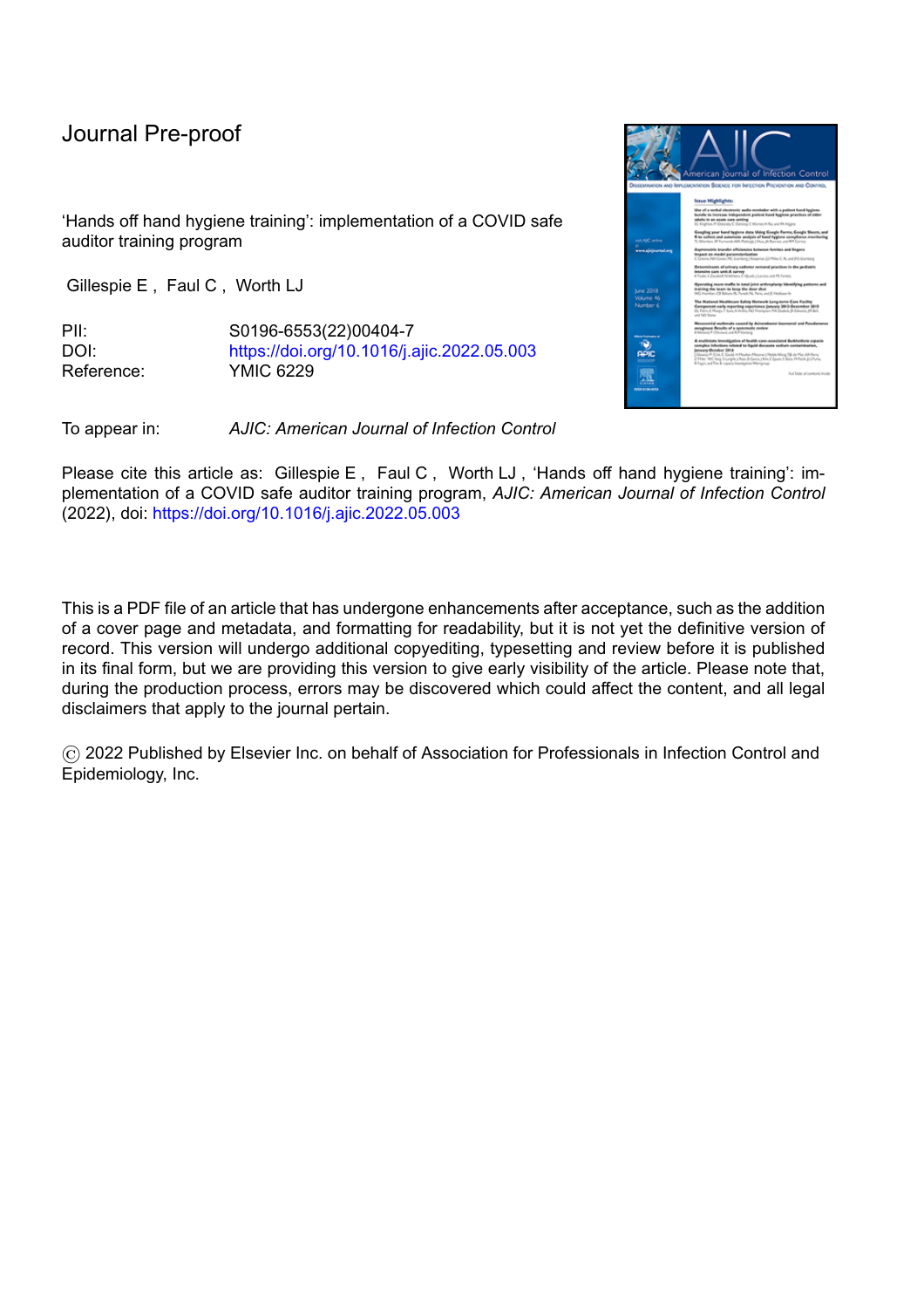# **'Hands off hand hygiene training': implementation of a COVID safe auditor training program**

l

Gillespie E, $^1$  <u>Faul C</u>,<sup>1</sup> Worth LJ<sup>1,2</sup>

<sup>1</sup> Infection Prevention Department, Peter MacCallum Cancer Centre, Melbourne VIC

<sup>2</sup> National Centre for Infections in Cancer (NCIC), Sir Peter MacCallum Department of Oncology, University of Melbourne, Melbourne VIC

## **Corresponding author**

Elizabeth Gillespie

**Email**: elizabeth.gillespie@petermac.org

**Tel**: +61 3 8559 7995

**Address**:

Infection Prevention Department,

Peter MacCallum Cancer Centre,

305 Grattan Street,

Parkville, 3052

VIC, Australia

## **ABSTRACT**

Optimal hand hygiene practices reduce the risk of healthcare-associated infections, especially in high-risk settings of immunocompromised patients.

In 2020, face-to-face learning was disallowed in the environment of COVID-19 transmission. We developed a revised learning program for hand hygiene auditors for our cancer care facility.

The learning package resulted in a 2-fold increase in the number of participants, with effective promotion by managers, due in part to reduced time and resources for training, and flexibility for staff.

## Keywords

cancer care; hand hygiene auditor training; infection prevention

# **INTRODUCTION**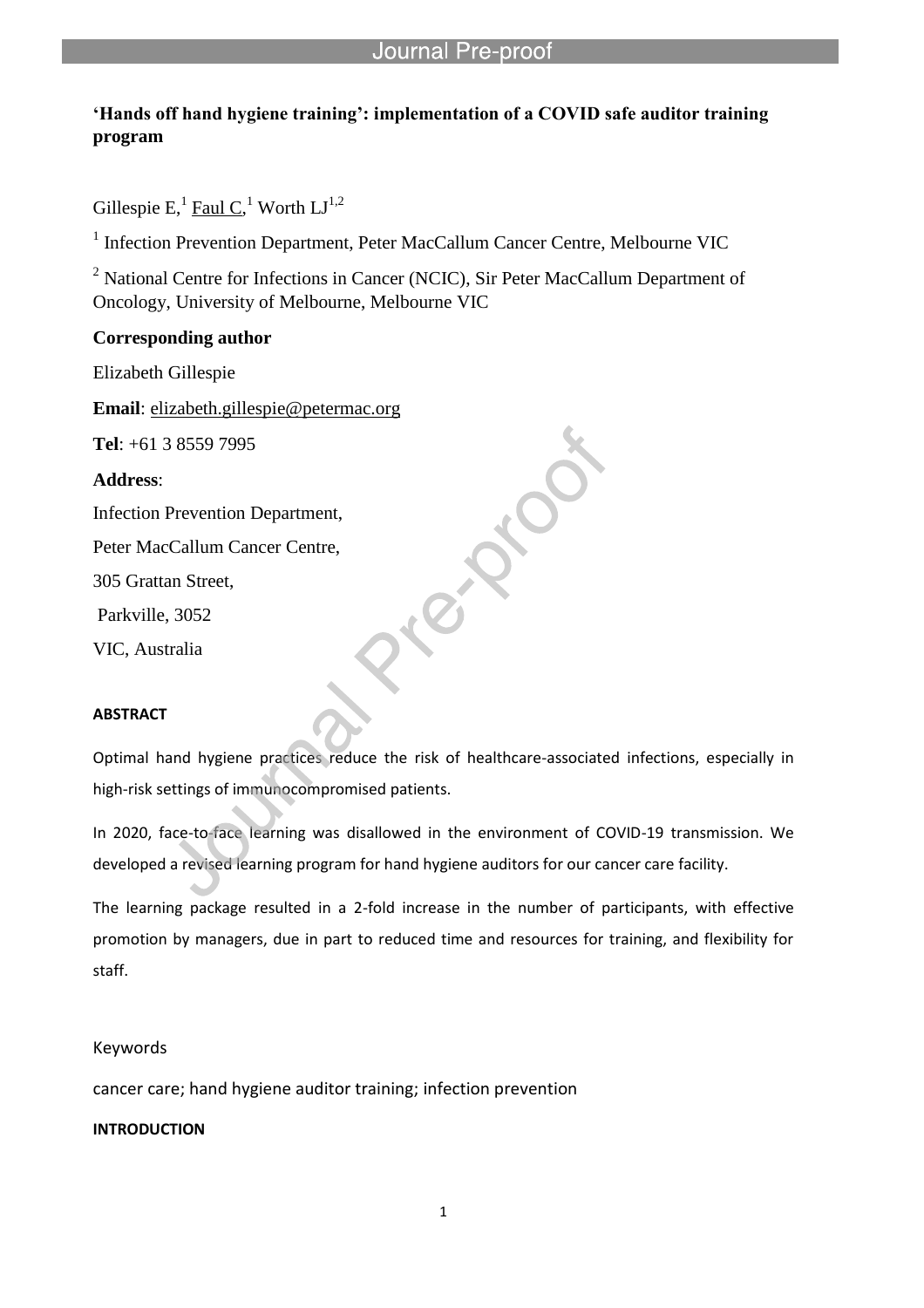### Journal Pre-proof

l

Enhanced hand hygiene auditing and compliance have been implemented in healthcare settings as essential responses during the COVID-19 pandemic.<sup>1</sup> Vigilance with hand hygiene is particularly required to reduce risks for infection transmission in the high-risk setting of cancer care. Hand hygiene is effective in preventing transmission of multi-drug resistant pathogens and a range of healthcare-associated infections (e.g. surgical site infections, *Staphylococcus aureus* bloodstream infections)<sup>2,3</sup>

In Australia, hand hygiene programs in healthcare facilities are a national quality standard requirement,<sup>4</sup> based upon the WHO 5 moments,<sup>5</sup> and audit programs are locally supported. Clinical departments nominate staff champions to be trained as local clinical auditors and these auditors are generally trained by infection prevention staff.

Prior to the onset of the COVID-19 pandemic in Australia (2020), a face-to-face hand hygiene auditor training program was utilized at our organization but ceased in order to manage risks associated with staff COVID-19 exposure. We report the development and implementation of a module for hand hygiene auditor training at a quaternary cancer centre during a period where face-to-face training was not possible.

#### **METHODS**

#### **Setting**

The Peter MacCallum Cancer Centre (PMCC) is a quaternary cancer treatment centre located in Melbourne (Victoria). There are more than 3,300 staff, including approximately 750 laboratory and clinical researchers, spanning 5 campuses.

Prior to the COVID-19 pandemic, face-to-face auditor training consisted of the following process: (a) phone call booking made by a participant or manager to the infection prevention team, (b) e-mail response to confirm the booking, with provision of resources and pre-reading to the participant, (c) scheduling of participant to a full-day training session, capped at 8 per session, (d) scheduling of follow-up individual 40-minute clinical auditing assessment session with the trainer, and (e) completion of a quiz assessment.<sup>6</sup> If knowledge gaps were identified, additional training was provided prior to re-assessment. Each trainer was required to be a 'gold standard' hand hygiene auditor, having completed a more extensive training package, and in accordance with the national framework. 6

2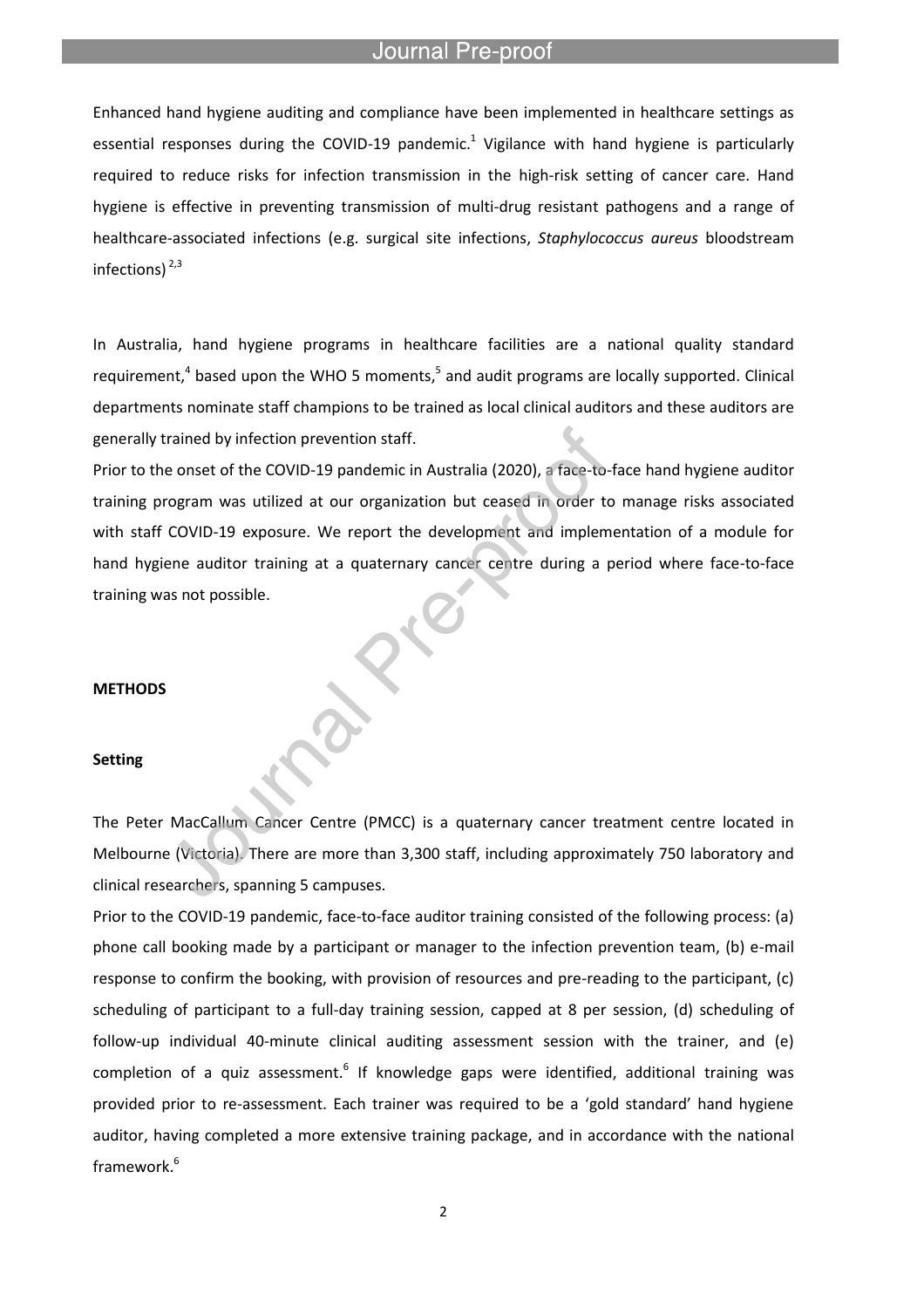l

#### **Development**

A project steering group, led by the infection prevention team, was formulated to develop a revised auditor training module. Elements considered essential for the revised module were: (a) need to meet national standards for auditor training, (b) contextualization of content within cancer care, (c) need for reduced face-to-face contact with trainer, and (d) flexibility of timing of staff training activities. The learning package was endorsed by the National Hand Hygiene Initiative.

#### **Implementation**

The revised module was trialed and feedback received prior to roll-out. A staff learning portal was used to host all on-line learning content, configured as a 9-stage learning management system including information about the course, pre-requisite requirements, preparation information, learning material, a written quiz, how to audit and the practical session, practice auditing section, mandatory assessment, package evaluation and course completion. Completion of training was permitted within a 2-week period of receipt of resource materials. In keeping with COVID-19 pandemic management requirements, participation in clinical auditing was modified to ensure maintenance of physical distancing.

### **Evaluation**

Two methods of evaluation were used. The first involved a request for feedback from participants to evaluate their experience of the learning process. This method of evaluation was also used with the previous training method in 2019 and involved feedback through written responses of participants and managers. The second method used to assess the understanding and learning achieved by the participants involved an inter-rater reliability assessment. This is a mandatory assessment, required by the National Hand Hygiene Initiative (NHHI). The same method was used in 2019 as for this training in 2021. Inter-rater reliability assessment is addressed in the auditor training program by pairing hand hygiene auditors for observations of the same session and then comparing observations recorded, using the trained and validated person as the gold standard. Each hand hygiene auditor is paired with the validated auditors. Until there is >90% inter-rater agreement in all recordings, the official data collection process does not begin.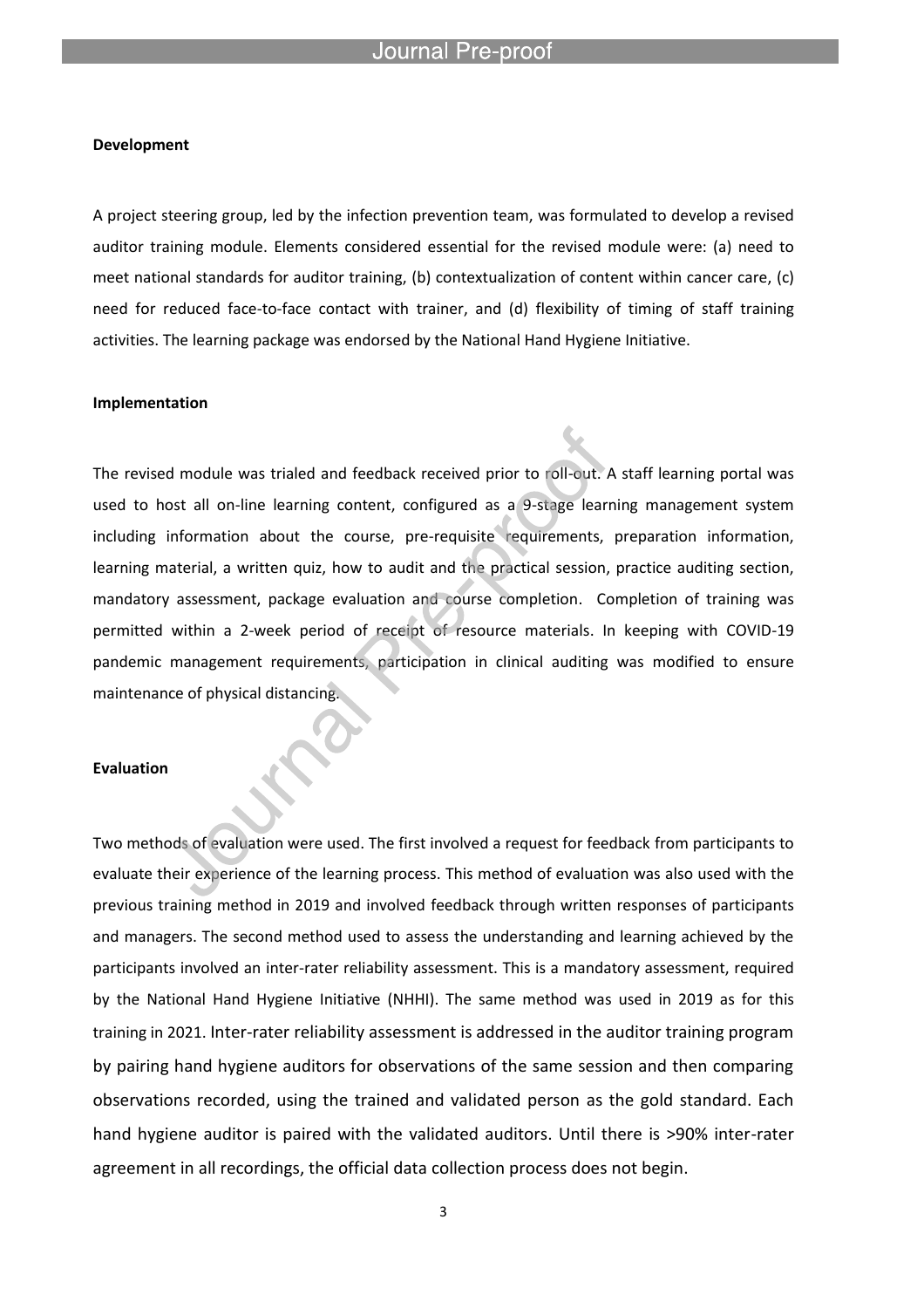l

### **RESULTS**

Table 1 provides a summary of the training programs used in pre-COVID-19 and pandemic periods. In 2018 (pre-pandemic), 13 auditors were trained throughout the year and in 2019 (pre-pandemic), 12 auditors completed auditor training. In 2021 (pandemic), 24 auditors in the revised program, with 20 successfully completing the training within the 2-week timeframe. The remaining 4 staff successfully completed training over a longer time period. Newly trained auditors during 2021 included a member of medical staff and 3 domestic staff. These staff disciplines are the first to be trained as hand hygiene auditors at our facility.

In 2018, 2.6 hours plus 40 minutes total training time was required per participant, while in 2019 this was 3 hours plus 40 minutes per person. In 2020, the time spent by the trainer was 40 minutes per participant (Table 1). The number of errors identified by trainers reduced in 2021, compared with 2019 [do we need figures here, or have they already been included below?]. This resulted in a reduction in the need to follow up auditors, during data validation at the time of the inter-rater reliability assessment.

Feedback and responses from trainee auditors and managers are summarized in Table 2. Where suggestions were made by participants these were incorporated into the training package. This included reducing difficulty in navigating the system. Four of 12 participants required further training and follow up in 2019 (33%), and only 3 of 24 participants required further training and follow up in 2021 (12%).

# **DISCUSSION**

From July 2020, an organization-wide approach was taken at PMCC which included reduced face-toface interaction for staff meetings, clinical audits, education, and hand hygiene auditor training. In this setting, a 9-stage learning management system (LMS) hand hygiene auditor self-learning package replaced the previous face-to-face auditor workshop.

Flexibility of the program was regarded as a key improvement and was embraced by clinical area managers. Positive feedback was associated with benefits when structuring staff rosters, enhancing learning opportunities and capacity to respond to clinical workloads. Flexibility of training allowed

4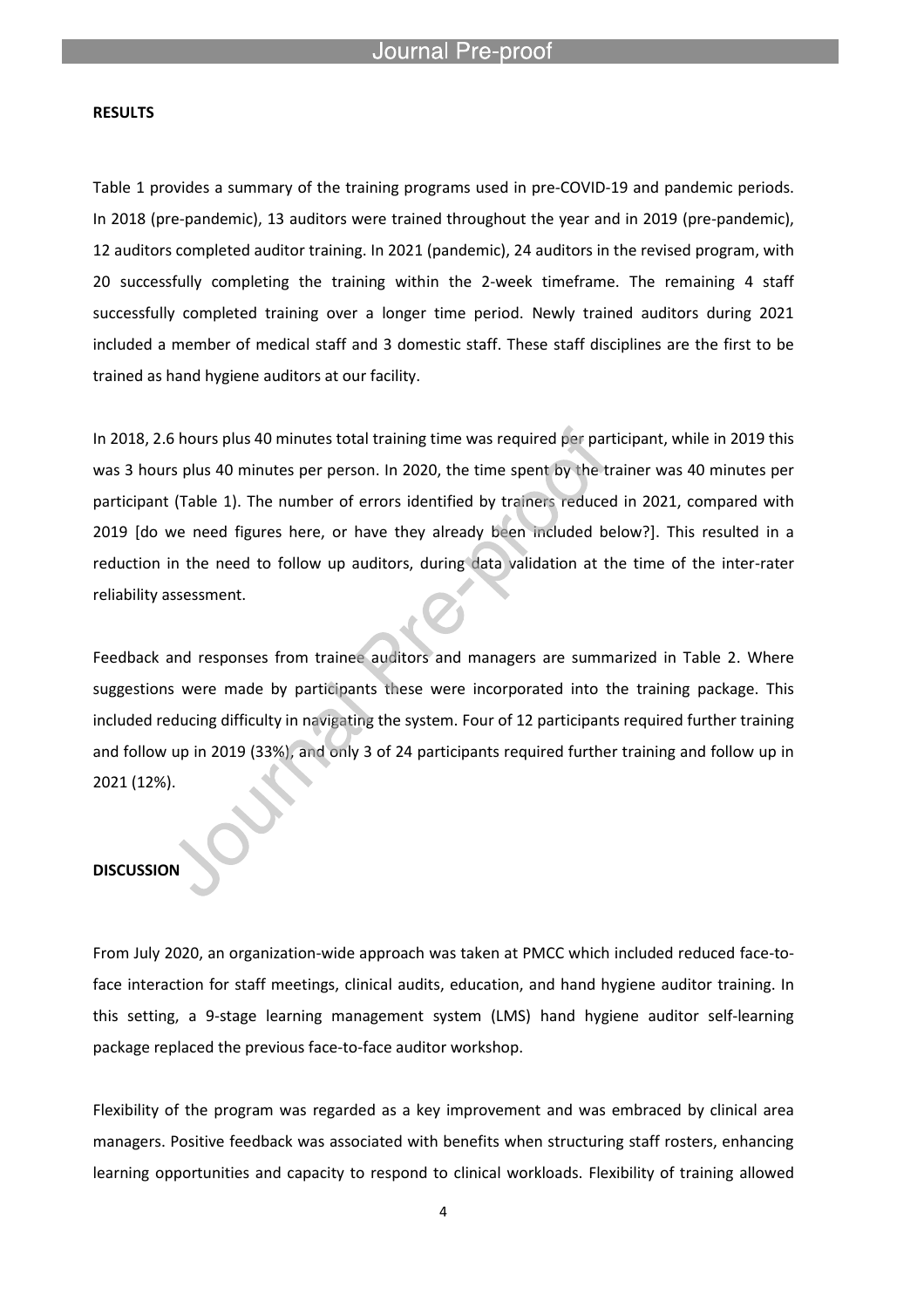### Journal Pre-proo

education to be completed at the time of on-boarding new staff, reducing the need for staff to be away from the work place for long periods of time. This created a significant advantage for departments with healthcare worker workforce shortages related to the pandemic.<sup>7</sup>

l

With the implementation of this program, an expanded auditor model was achieved, contributing to a multidisciplinary auditing process. Auditors included nursing, medical and domestic staff disciplines. It is recognized that traditional auditing models rely heavily upon nursing staff, and we suggest that a revised model contributes to implementing a more representative and inclusive framework for auditing.<sup>8</sup> This is especially relevant for promoting the inclusion of clinical staff and could eventually result in greater numbers of medical staff being engaged in hand hygiene auditing.<sup>9</sup>

Our experience has led to embedding of a new program, and this will continue as the sustainable model. Staff did not report difficulty in accessing or undertaking the on-line program but their feedback did suggest that refinement was needed and this was addressed during implementation. Managers and staff utilized the new program at a time of significant disruption related to pandemic responses. The participation and completion of training by more than twice the number of participants, compared with previous years, was an unexpected but beneficial outcome.

We acknowledge that the revised package was implemented at a single and specialised healthcare facility and findings may not be generalizable to larger healthcare facilities. Notwithstanding these potential limitations, we believe the quality of education is not compromised with the new learning system. The program enables identification of learning deficits. Trainees are able to be provided with extra support to successfully complete the required training. It is well-established that in some settings, studying at one's own pace can be advantageous and support learning to improve outcomes.<sup>10</sup>

We report the development, implementation and evaluation of an innovative hand hygiene training package to reduce contact time and efficiently apply training resources. This program may have application for other facilities, including non-cancer settings.

5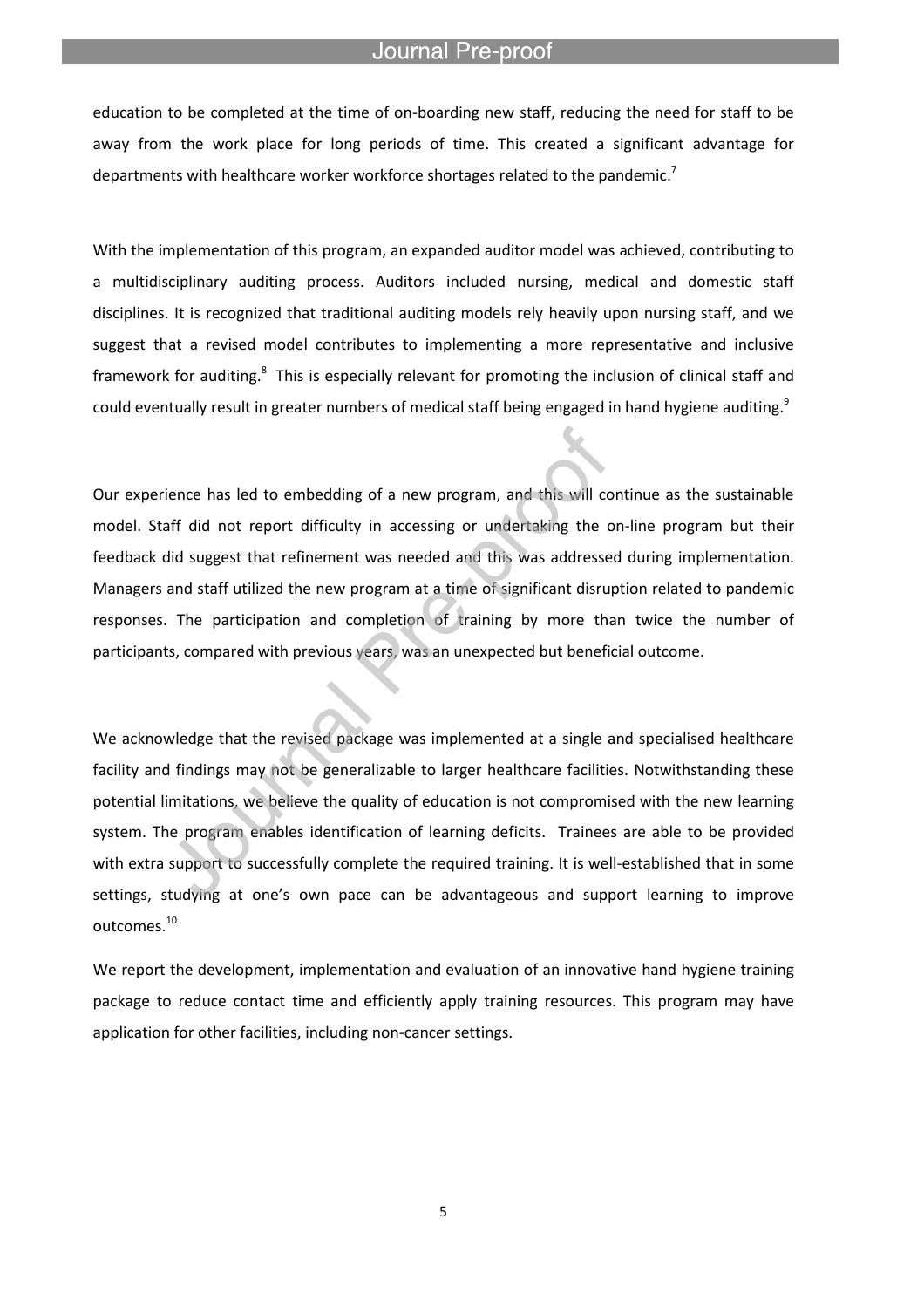# Journal Pre-proof

|                        | Auditor training program used           | Revised auditor training module used    |
|------------------------|-----------------------------------------|-----------------------------------------|
|                        | pre-COVID-19 pandemic                   | during COVID-19 pandemic                |
| Participant time       | Pre-reading - 2.5 hours<br>٠            | Pre-reading - 2.5 hours                 |
|                        | Training session - 8 hours<br>٠         | On-line training - 4 hours<br>٠         |
|                        | Assessment - 40 minutes                 | Assessment - 40 minutes                 |
| Face-to-face time, per | 8 hours 40 minutes                      | 40 minutes                              |
| participant            |                                         |                                         |
| Fixed/flexible program | fixed training dates/times<br>$\bullet$ | participation within 2-week period<br>٠ |
| elements               | full day participation                  | self-directed learning                  |
| Auditor time, per      | 3.2-3.6 hours                           | 40 minute                               |
| participant            | (direct training and assessment)        | (assessment)                            |

**Table 1.** Comparison of hand hygiene auditor training programs: pre-pandemic vs. COVID pandemic

l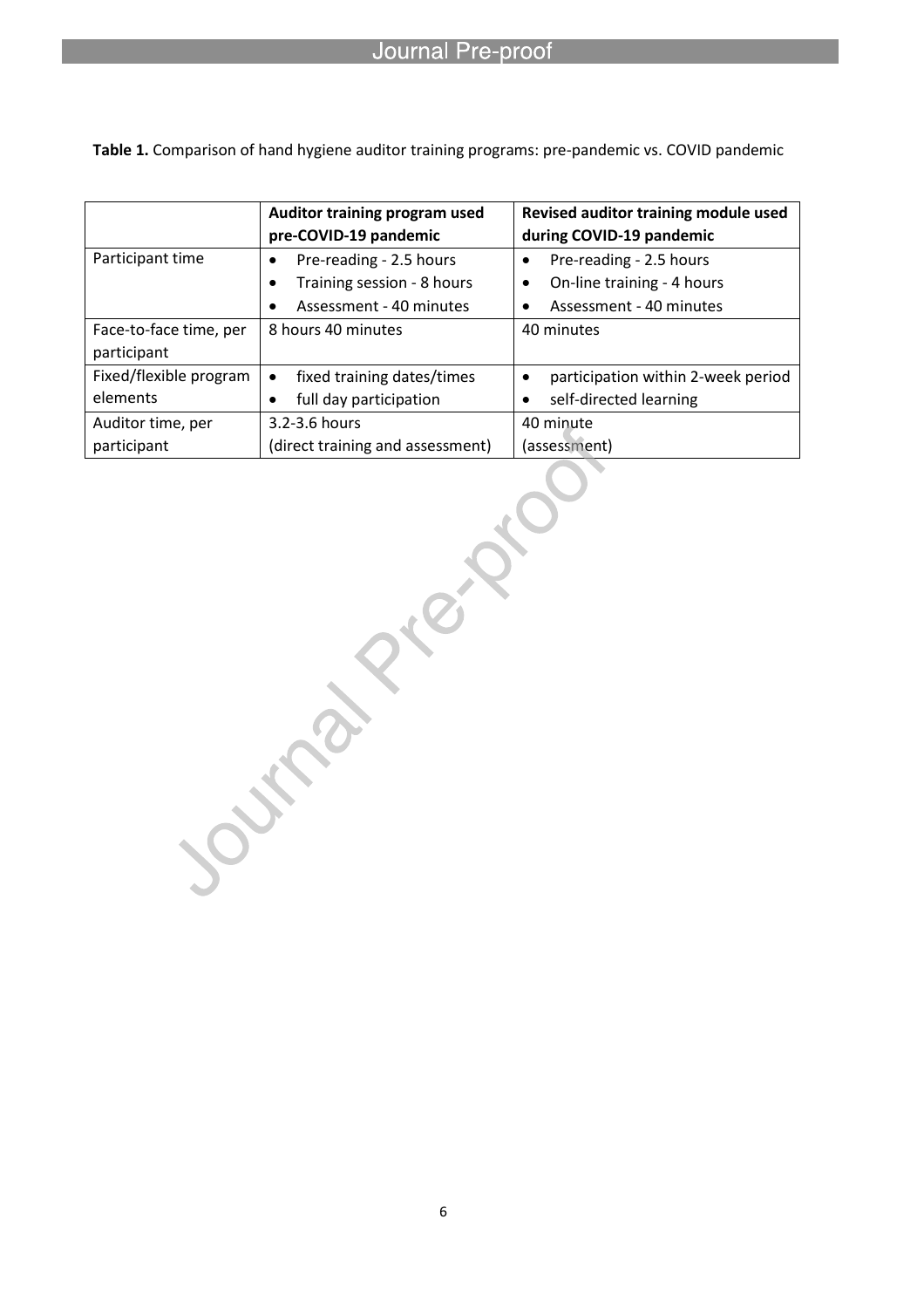| Manager 1        | The flexibility of not having to complete the training in one day is a great<br>option.                                                                                                                                                                                                                                   |
|------------------|---------------------------------------------------------------------------------------------------------------------------------------------------------------------------------------------------------------------------------------------------------------------------------------------------------------------------|
| <b>Trainee 1</b> | The online self-learning package was easy to follow and understand. The<br>videos provided helped with understanding the moments and how to<br>successfully audit.                                                                                                                                                        |
| <b>Manager 2</b> | Ideally this program is for staff members who are self-starters, very<br>motivated and interested in hand hygiene.                                                                                                                                                                                                        |
| <b>Trainee 2</b> | Very easy to follow and informative modules. Assessors were very easy to<br>talk to and helpful.                                                                                                                                                                                                                          |
| <b>Trainee 3</b> | It was a fun and interesting learning package and I learnt new information<br>that I didn't previously know. There is a strong emphasis on the 5 different<br>moments and a plethora of examples to go along with them. It's amazing to<br>have so many handouts and resources available.                                 |
| <b>Trainee 4</b> | it is a great learning package, and I know I will come back to it in the future to<br>refresh my training and to access the resources that can help me.                                                                                                                                                                   |
| <b>Trainee 5</b> | The training is a bit cumbersome and I think could be organized in a more<br>efficient fashion to enable completion with less frustration. The content was<br>great.                                                                                                                                                      |
| <b>Trainee 6</b> | The online self-learning package was well set out, and although a little<br>repetitive, gave me a great understanding of the 5 moments of hand hygiene<br>and was straight forward to do. The practical session was also helpful to do<br>as it reinforced what I had learnt so I know that what I was doing was correct. |

**Table 2.** Responses from trainee auditors and clinical managers of trainee auditors

l